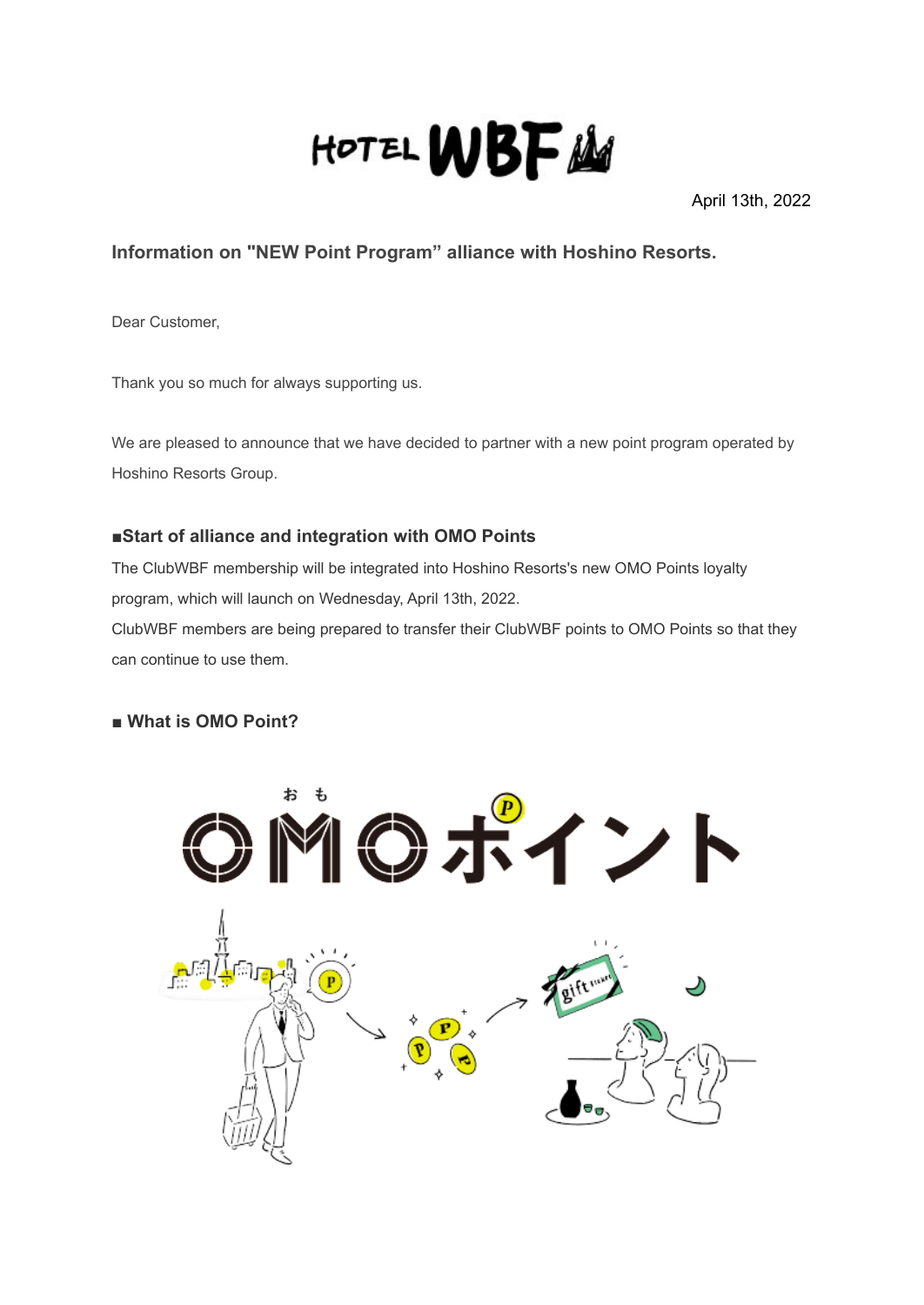City tourism hotel brand "OMO by Hoshino Resorts" will start "OMO Points" to earn points based on the price of the accommodation at the time of reservation. This is the first point program in Hoshino Resorts, and the accumulated points can be exchanged for gift certificates for accommodation that can be used in Hoshino Resorts throughout the country. OMO Points will be offered to travelers with regular accommodation needs in urban areas. By staying in OMO and accumulating points, vacationers can enjoy a "trip" to accommodation property in Hoshino Resorts throughout the country.

#### **■Future Club WBF membership**

In conjunction with the alliance and integration with OMO Point Program, services and benefits will no longer be available for Club WBF members on December 31th, 2022. Please refer to the chart below for details on how to deal with the existing ClubWBF members ' special benefits such as accommodation and reservation.

#### - Hotels EXCLUDED from "ClubWBF" -

[Hokkaido]

Hotel WBF Grande Asahikawa, Hotel WBF Kushiro, Hotel WBF Hakodate Watatsumino Yu, Hotel WBF Sapporo Chuo, Hotel WBF Fourstay Sapporo [Osaka]

Palm Garden Maishima by WBF, Hotel WBF Hommachi, Hotel WBF Namba Motomachi **IKvushul** 

Hotel WBE Grande Hakata

| Member Benefits and Services                            |                                                     | 2022  |                                            |          |      |        |           |         |          |          |  |
|---------------------------------------------------------|-----------------------------------------------------|-------|--------------------------------------------|----------|------|--------|-----------|---------|----------|----------|--|
|                                                         |                                                     | April | May                                        | $ $ June | July | August | September | October | November | December |  |
| <b>ClubWBF</b><br>membership                            |                                                     |       |                                            |          |      |        |           |         |          |          |  |
| a<br>$\ddot{}$<br>h<br>$\Omega$<br>e                    | Early Check-in                                      |       | Available for stay until December 31th     |          |      |        |           |         |          |          |  |
|                                                         | Late Check-out                                      |       |                                            |          |      |        |           |         |          |          |  |
|                                                         | Lounge Service<br><b>※only at hotel with lounge</b> |       |                                            |          |      |        |           |         |          |          |  |
| $\circ$<br>n<br>h<br>$\Omega$<br>$\circ$<br>$\mathbf k$ | Use of reward points                                |       |                                            |          |      |        |           |         |          |          |  |
|                                                         | Member discount                                     |       |                                            |          |      |        |           |         |          |          |  |
|                                                         | Receiving booking reward points                     |       | The details will be announced another day. |          |      |        |           |         |          |          |  |
| $\circ$<br>h<br>e<br>s                                  | Stayed nights counting                              |       |                                            |          |      |        |           |         |          |          |  |
|                                                         | Up-grading                                          |       |                                            |          |      |        |           |         |          |          |  |
|                                                         | Sign-in to member page                              |       |                                            |          |      |        |           |         |          |          |  |

Furthermore, we will provide information about the specific schedule for handling reservation benefits and details of how to transfer to OMO Points around May 2022.